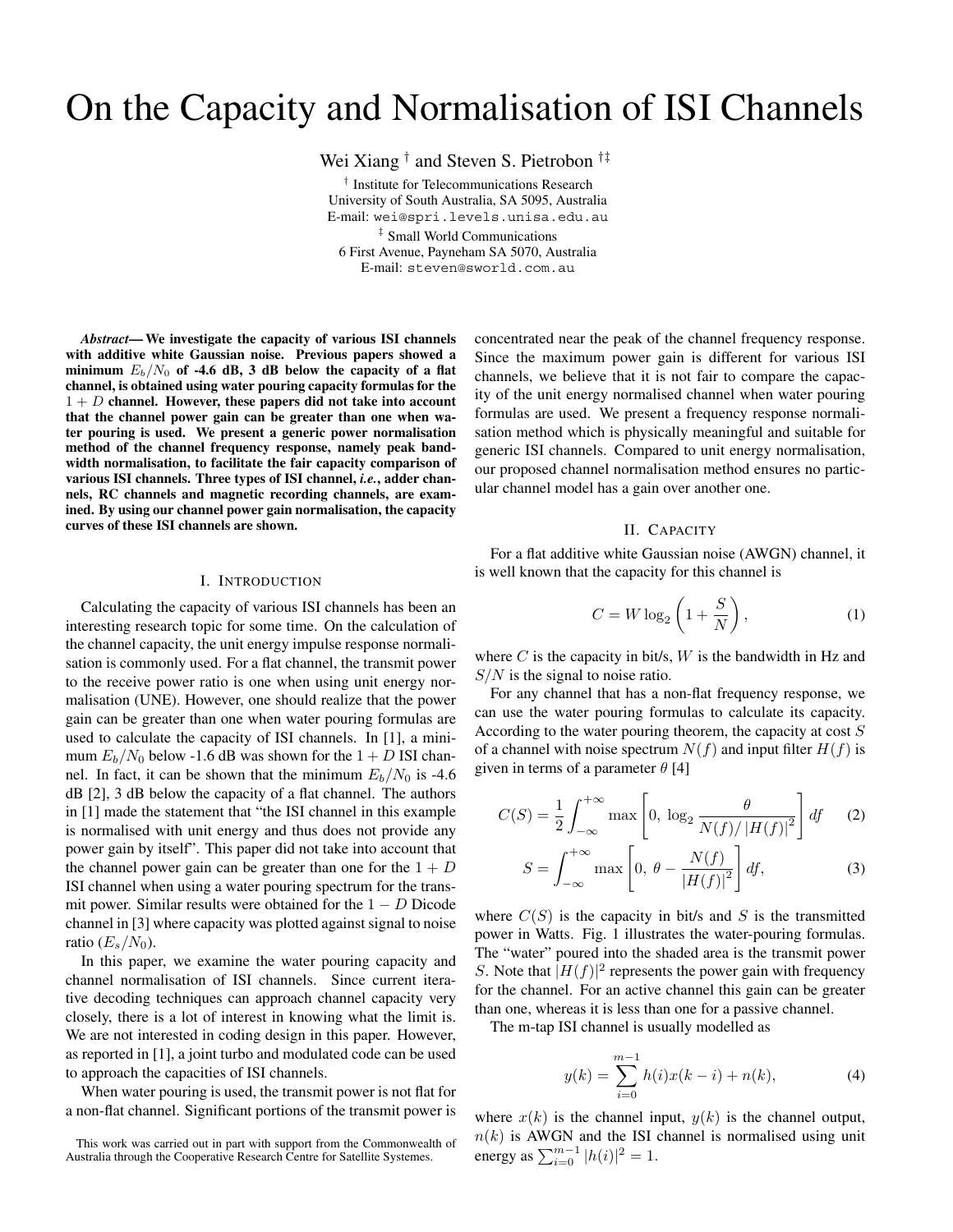

Fig. 1. Water-pouring diagram

For example, the spectrum of the 2-tap 1+D ISI channel is

$$
H(f) = \begin{cases} \frac{1}{\sqrt{2}} \left[ 1 + e^{-j2\pi fT} \right] & ; -W \le f \le W \\ 0 & ; -W > f > W \end{cases}
$$
 (5)

where *T* is the symbol period and with perfect Nyquist signaling  $2WT = 1$ . The AWGN spectrum is  $N(f) = N_0/2$ W/Hz. For  $|f| \leq W$  we have  $|H(f)|^2 = 1 + \cos(\pi f/W)$ . The frequency responses of the 3-tap and 4-tap ISI channels are  $|H(f)|^2 = ((1 + 2 \cos(\pi f/W))^2/3$  and  $|H(f)|^2 =$  $2\cos^2(\pi f/W) + 2\cos^3(\pi f/W)$ , respectively. We plot the frequency responses of these three ISI channels in Fig. 2 with  $W = 1$  Hz. Note that the peak of the frequency response is equal to *m*, the number of tap settings.



Fig. 2. Frequency response of three adder channels.

To determine the integration range for a given  $\theta$ , we let  $\theta =$  $N(w)/|H(w)|^2$ , where *w* are the "bowl" edges. For the  $1 + D$ channel we have the edges at *−w* and *w* where

$$
\theta = \frac{N_0/2}{1 + \cos(\pi f/w)},\tag{6}
$$

and (2) and (3) can be simplified into

$$
C(S) = \frac{1}{2} \int_{-w}^{+w} \log_2 \left[ \frac{2\theta(1 + \cos(\pi f))}{N_0} \right] df
$$
 (7)

$$
S = 2w\theta - \frac{N_0 W}{\pi} \tan\left(\frac{\pi w}{2W}\right). \tag{8}
$$

There is no closed form solution for (7), so numerical integration is used. We have that the energy per bit at capacity is  $E_b = S/C(S)$  and normalise *W* to 1 Hz and  $N_0$  to 1 W/Hz. We plot  $C(S)$  versus  $E_b/N_0$  in Fig. 3. Also plotted are the capacities of the 3-tap ISI, 4-tap ISI and flat AWGN channel. Note that the frequency responses of the three ISI channels are normalised with unit energy. As can be seen, the minimum  $E_b/N_0$ for the 1+D channel is -4.6 dB, 3 dB below that of the flat channel of -1.6 dB. It can be shown that the minimum  $E_b/N_0$  using water pouring is  $\ln(2)/|H(f_p)|^2$  [2] where  $f_p$  is the frequency at which  $|H(f_p)|^2$  is maximum. For an m-tap adder channel with unit energy normalisation, this gives a minimum *Eb/N*<sup>0</sup> of ln(2)*/m* when all the taps are equal.



Fig. 3. Capacity of adder channels with unit energy normalisation.

For the  $1 + D$  channel with unit energy normalisation, the maximum output to input power ratio is 2, although the average power gain over the whole frequency is 1. When the transmitter uses a water-pouring spectrum, a significant portion of the power is concentrated near the peak of the impulse response of the ISI channel. For the  $1 + D$  channel, it is the maximum output to input power ratio of 2 that accounts for the 3 dB "gain" in the low-rate Shannon limit, relative to that of the flat channel with the unit energy frequency response.

The problem of conventional unit energy normalisation for ISI channels is that it neglects the fact that the maximum power gain can be greater than one, and thus does not provide a fair capacity comparison for generic ISI channels. As can be shown, the minimum  $E_b/N_0$  of an m-tap channel can be minus infinity when m goes up to infinity. Thus, it is not fair to compare the water-pouring capacity of a 2-tap channel with a maximum power gain of 2 with that of a 3-tap channel with a maximum power gain of 3. Therefore, a more well rounded power normalisation than the unit energy normalisation is needed for the fair comparison of the capacities among generic ISI channels.

#### III. NORMALISATION

A general communication system is depicted in Fig. 4. The transmit power *S<sup>T</sup>* is

$$
S_T = \int_{-\infty}^{+\infty} \max\left[0, \ \theta - \frac{N(f)}{|H(f)|^2}\right] df,\tag{9}
$$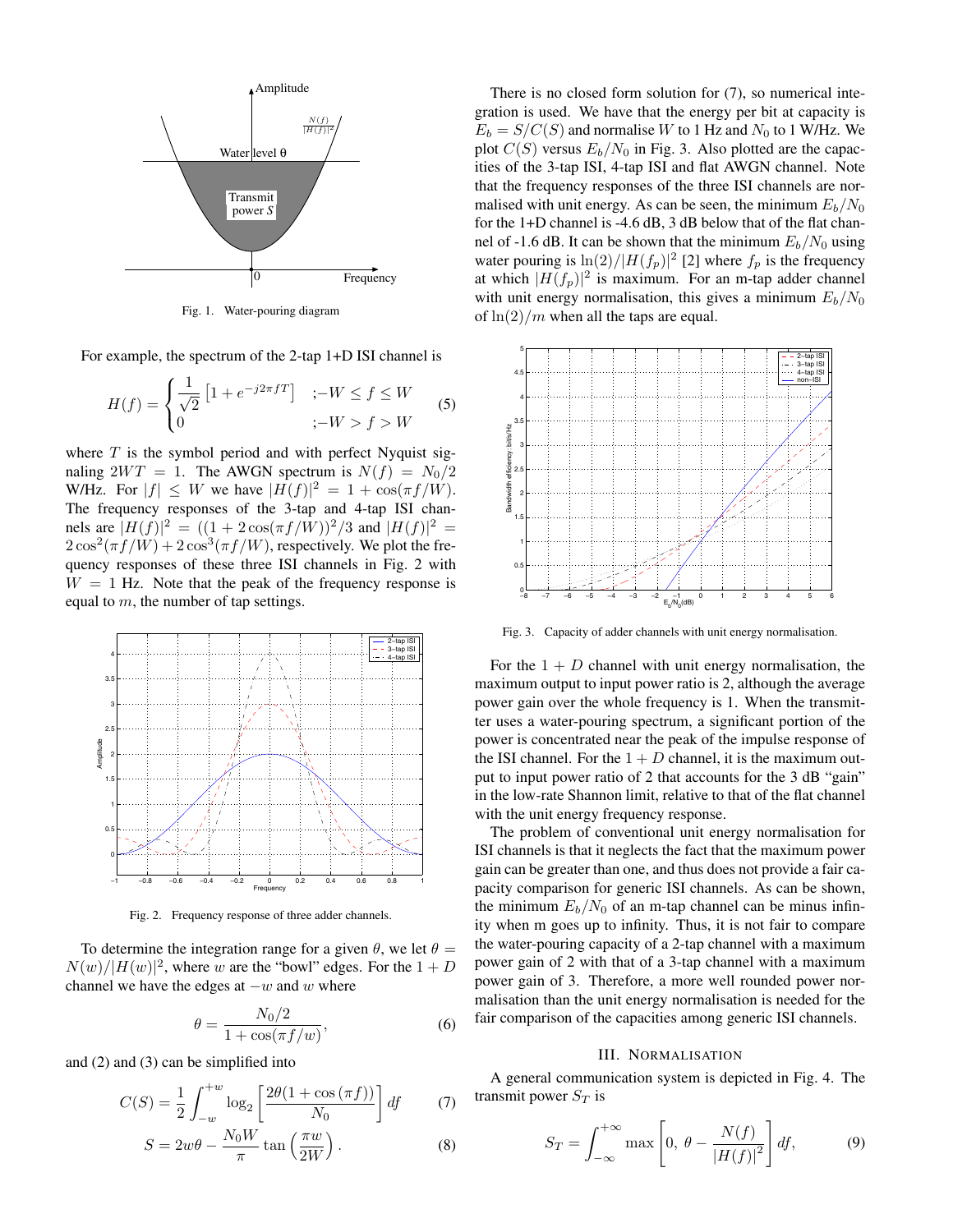

Fig. 4. Block diagram of ISI communications system

The receive power *S<sup>R</sup>* is given by

$$
S_R = \int_{-\infty}^{+\infty} \max\left[0, \ \theta \left|H(f)\right|^2 - N(f)\right] df,\tag{10}
$$

The channel power gain is defined as  $S_R/S_T$ , which is dependent on  $\theta$ . For an ISI channel using a flat transmit power spectrum, the channel power gain is

$$
\frac{S_R}{S_T} = \int_{-\infty}^{+\infty} |H(f)|^2 \, df,\tag{11}
$$

which is usually normalised to one. However, for an ISI channel using water-pouring spectrum  $S_R/S_T$  is a function of  $\theta$ . One should be aware that the channel gain can be greater than one in frequency ranges near the peak of the frequency response. One should therefore look only at  $S_T$  as that allows us to determine total transmit power without having to worry about *θ*.

When dealing with real channels, it is common to normalise the frequency response so that the maximum value is one. Thus, we shall also normalise the power frequency to one. This ensures that the minimum  $E_b/N_0$  is always -1.6 dB.

The questions then remains as to what frequency normalisation to use. The technique should be applicable to finite bandwidth schemes such as m-tap ISI channel models and channel models with infinite bandwidths. For many non-flat channels, the "bandwidth" of the channel is usually given at the -3 dB (0.5) edges. We could also normalise the channel such that  $\int_{-\infty}^{+\infty} |H(f)|^2 df = 2$ . The former is simpler for channels with infinite bandwidths and the latter is simpler for m-tap ISI channels. Since our ultimate aim is to find capacities of real channels, we have chosen the former since it is more realistic. That is, we shall normalise the frequency response such that the -3 dB bandwidth is one Hz. We shall call this peak bandwidth normalisation (PBN).

Given the frequency response of an m-tap ISI channel with unit energy normalisation  $|H(f)|^2$ , the frequency response with peak bandwidth normalisation  $|G(f)|^2$  is

$$
|G(f)|^2 = \frac{1}{M} \left| H\left(\frac{f}{n}\right) \right|^2, \tag{12}
$$

where *M* is the maximum value of  $|H(f)|^2$  and *n* is the scaling factor which makes the -3 dB bandwidth of  $|G(f)|^2$  one. Normalisation by the maximum value ensures the channel maximum power gain is one. Thus, no particular channel has a gain over another channel in the frequency ranges where the transmit power is concentrated. Fig. 5 shows the frequency responses of the channels in Fig. 2 after applying the proposed peak bandwidth normalisation.

Note that if a flat transmit power spectrum is used we have  $S_R/S_T = 1/M$  with peak bandwidth normalisation, where the



Fig. 5. Normalised frequency response of adder channels.

transmit bandwidth is from -*n* to *n* Hz. This is not a fair comparison where flat transmit power is used. Thus, when using flat transmit power, the unit energy spectrum should be used to calculate the information rate of the channel. For water pouring though, we believe the peak bandwidth spectrum is a more fair basis of comparison.

## IV. NUMERICAL RESULTS

In this section, we present numerical simulation results for the capacities of three types of ISI channels, namely the adder channels, RC channels and magnetic recording channels.

Fig. 6 showed the capacities of the three adder ISI channels, *C*(*S*) in bit/s. We have  $M = 2, 3$ , and 4 and  $n = 2, 3.2201$  and 4.3918 for the 2, 3, and 4-tap adder channels.

An important point to note in Fig. 6 is that at high  $E_b/N_0$  the water pouring capacity is greater than the flat channel capacity. This is directly due to the bandwidth expansion of the ISI channels at high  $E_b/N_0$ , even though for the  $1+D$  channel for example,  $\int_{-\infty}^{+\infty} |G(f)|^2 df = 2$  is the same as for the flat channel. The transmit power after peak bandwidth normalisation *S* is

$$
S' = \int_{-\infty}^{+\infty} \max\left[0, \ \theta - \frac{N(f)}{(1/M)|H(f/n)|^2}\right] df \qquad (13)
$$

$$
= Mn \int_{-\infty}^{+\infty} \max\left[0, \frac{\theta}{M} - \frac{N_0/2}{|H(F)|^2}\right] dF,\qquad(14)
$$

where  $F = f/n$  and  $dF = (1/n)df$ . The capacity power  $C(S')$  after peak bandwidth normalisation is

$$
C(S') = \int_{-\infty}^{+\infty} \max\left[0, \log_2 \frac{(\theta/M)|H(f/n)|^2}{N_0/2}\right] df \quad (15)
$$

$$
= n \int_{-\infty}^{+\infty} \max\left[0, \log_2 \frac{(\theta/M)|H(F)|^2}{N_0/2}\right] dF. \quad (16)
$$

Dividing (14) by (16), we have

$$
\frac{S'}{C(S')} = M \frac{S}{C(S)}.\tag{17}
$$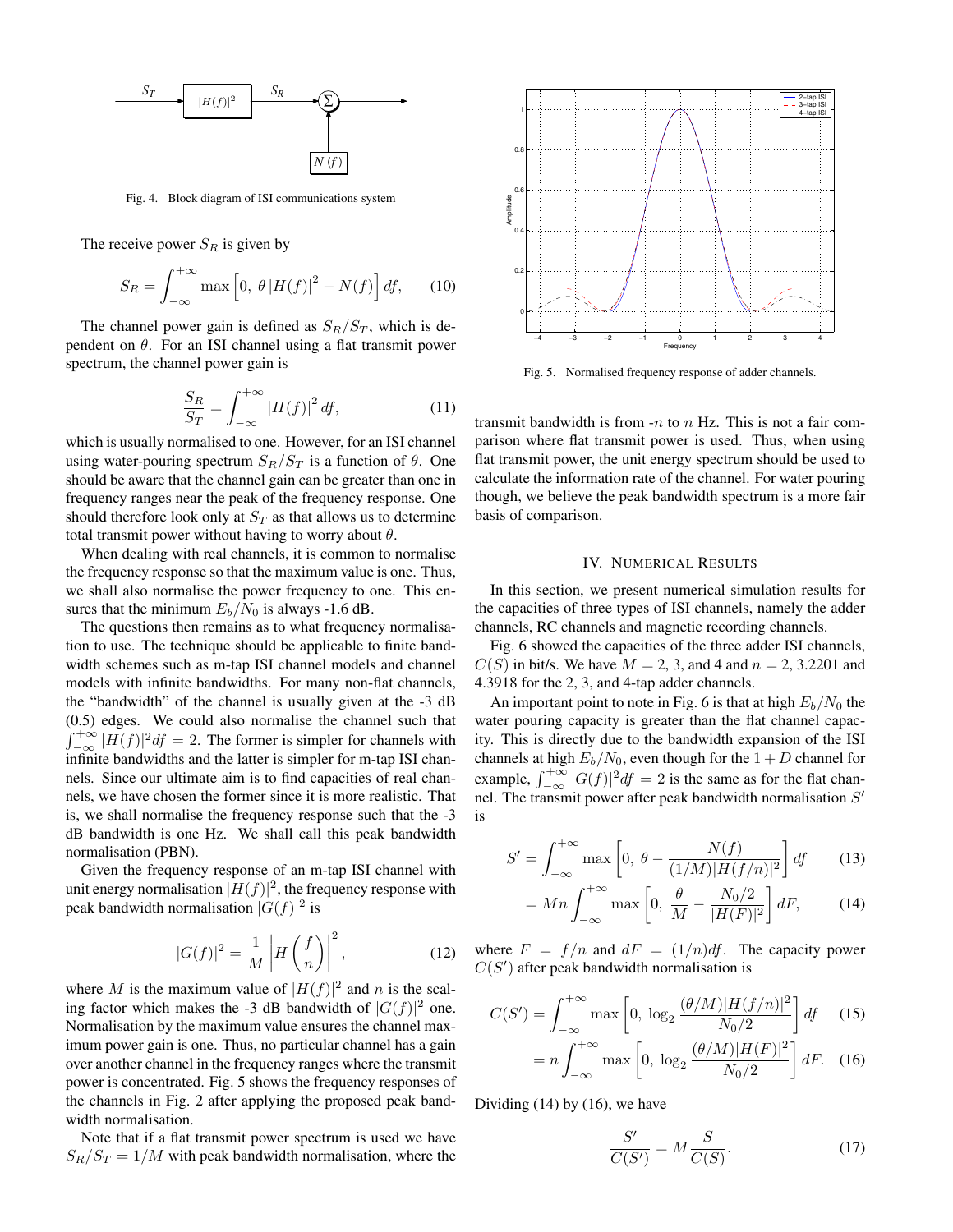Therefore, the curves in Fig. 6 are shifted by *M* to the right from the curves in Fig. 3. However, the capacity  $C(S')$  is increased by *n*. As shown later, when the actual bandwidth efficiency is taken into account,  $C(S')/w' = C(S)/w$ . That is, the ISI capacity is always below flat channel capacity.



Fig. 6. Capacity in bit/s of adder channels.

The water-pouring capacities plotted in Fig. 3 assume that the bandwidth is equal to *W* which is normalised to 1 Hz. However, if the transmitter uses the water-pouring spectrum, then we can normalise the capacity with the actual bandwidth used. In Fig. 7, we plot the bandwidth efficiency  $C(S)/w$  (bit/s/Hz) where *w* is the "bowl" edge. For 3-tap and 4-tap channels, the side lobes are not included for high SNR as bandwidth efficiency is reduced due to the large increase in bandwidth. That is, the maximum integration limits were set to -2.1467 to 2.1467 for the 3-tap unit energy channel and -2.1959 to 2.1959 for the 4-tap unit energy channel.



Fig. 7. Bandwidth efficiency in bit/s/Hz of adder channels.

Three types of RC channels were considered in this research, *i.e.*, the  $1/(1 + f^2)$  channel, the  $1/(1 + f^4)$  channel and the  $1/(1 + f^6)$  channel. The impulse responses of these channels are plotted in Fig. 8. Note that the -3 dB bandwidth is normalised to 1 Hz. The RC name comes from the fact that these channels can be modeled by resistor capacitor networks.



Fig. 8. Normalised impulse response of RC channels.

Figs. 9 and 10 show the capacity *C*(*S*) in bit/s and the bandwidth efficiency in bit/s/Hz of the RC channels.



Fig. 9. Capacities C(S) in bit/s of RC channels.

For RC channels, as the channel frequency spectrum becomes more square, the capacity approaches that of the flat channel.

Also considered are the Dicode  $(1 - D)$ , PR4  $(1 - D^2)$  and EPR4  $(1 - D)(1 + D^2)$  magnetic recording channel models. The unit energy frequency responses are  $|H(f)|^2 = 2(1 \cos(\pi f/W)$ ),  $2(1-\cos^2(\pi f/W))$ , and  $2(1-\cos(\pi f/W))(1+\pi f)$  $\cos^2(\pi f/W)$ , respectively. For partial response channels, inputs are confined to the set of -1, 1. The input can be spectrally shaped by using precoding. Since water pouring assumes Gaussian inputs, the capacities in this paper are upper bounds to the binary input capacity. In [5], an expectation-maximization method was proposed to find tight lower bounds on the capacities of Markov sources over partial response channels.

Fig. 11 shows the frequency responses of the partial response (PR) channels with unit energy normalisation. Fig. 12 shows these frequency responses with peak bandwidth normalisation. We have *M* = 2, 2 and 2.3704 and *n* = 2, 2 and 2.3901 for the Dicode, PR4, and EPR4 channel models, respectively.

Fig 13 shows the capacity  $C(S)$  in bit/s of the partial re-